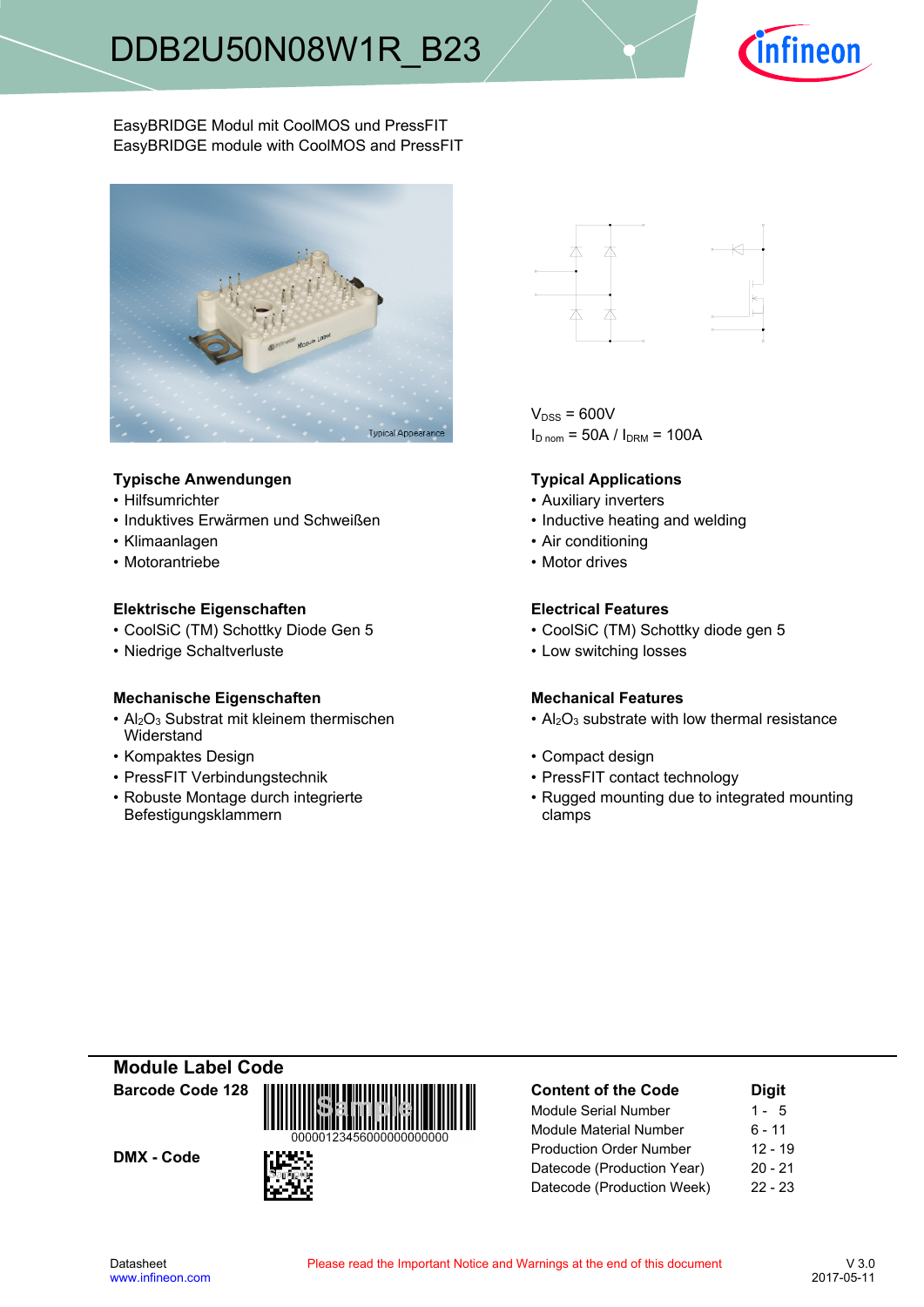

# **Diode, Gleichrichter / Diode, Rectifier**

| Höchstzulässige Werte / Maximum Rated Values                                        |                                                                                   |               |             |                  |  |  |  |  |
|-------------------------------------------------------------------------------------|-----------------------------------------------------------------------------------|---------------|-------------|------------------|--|--|--|--|
| Periodische Spitzensperrspannung<br>Repetitive peak reverse voltage                 | $T_{\rm vi}$ = 25 $^{\circ}$ C                                                    | Vrrm          | 800         |                  |  |  |  |  |
| Durchlassstrom Grenzeffektivwert pro Chip<br>Maximum RMS forward current per chip   | $T_H = 40^{\circ}$ C                                                              | <b>IFRMSM</b> | 50          | А                |  |  |  |  |
| Gleichrichter Ausgang Grenzeffektivstrom<br>Maximum RMS current at rectifier output | $T_H = 40^{\circ}$ C                                                              | <b>IRMSM</b>  | 50          | А                |  |  |  |  |
| Stoßstrom Grenzwert<br>Surge forward current                                        | $t_p = 10$ ms, $T_{vj} = 25^{\circ}$ C<br>$t_p = 10$ ms, $T_{vj} = 150^{\circ}$ C | <b>IFSM</b>   | 450<br>360  | A                |  |  |  |  |
| Grenzlastintegral<br>$l2$ t - value                                                 | $t_p = 10$ ms, $T_{vj} = 25^{\circ}$ C<br>$t_p = 10$ ms, $T_{vj} = 150^{\circ}$ C | $l2$ t        | 1000<br>650 | $A^2S$<br>$A^2S$ |  |  |  |  |

#### **Charakteristische Werte / Characteristic**

| <b>Charakteristische Werte / Characteristic Values</b>                           |                                           |                    | min.  | typ. | max. |     |
|----------------------------------------------------------------------------------|-------------------------------------------|--------------------|-------|------|------|-----|
| Durchlassspannung<br>Forward voltage                                             | $T_{\rm vi}$ = 150°C, $I_{\rm F}$ = 50 A  | $V_F$              |       | 1.10 |      |     |
| Sperrstrom<br>Reverse current                                                    | $T_{\rm vi}$ = 150°C, $V_{\rm R}$ = 800 V | IR.                |       | 0,10 |      | mA  |
| Wärmewiderstand, Chip bis Kühlkörper<br>Thermal resistance, junction to heatsink | pro Diode / per diode                     | $R_{thJH}$         |       | 1.90 |      | K/W |
| Temperatur im Schaltbetrieb<br>Temperature under switching conditions            |                                           | $I_{\text{vi op}}$ | $-40$ |      | 150  | °C  |

### **Diode, Brems-Chopper / Diode, Brake-Chopper Höchstzulässige-Werte-/-Maximum-Rated-Values**

| Periodische Spitzensperrspannung<br>Repetitive peak reverse voltage | $T_{vi}$ = 25 $^{\circ}$ C                                   | <b>V</b> <sub>RRM</sub> | 600  |        |
|---------------------------------------------------------------------|--------------------------------------------------------------|-------------------------|------|--------|
| Dauergleichstrom<br>Continuous DC forward current                   |                                                              | I۴                      | 40   |        |
| Periodischer Spitzenstrom<br>Repetitive peak forward current        | It <sub>P</sub> = 1 ms                                       | <b>FRM</b>              | 80   |        |
| Grenzlastintegral<br>$l2t$ - value                                  | $V_R$ = 0 V, t <sub>P</sub> = 10 ms, T <sub>vi</sub> = 125°C | $ ^{2}t$                | 72,0 | $A^2S$ |

### **Charakteristische Werte / Characteristic**

| <b>Charakteristische Werte / Characteristic Values</b><br>min.                   |                                                                                                 |                                                                                   |                                         |       |                      | max. |                |
|----------------------------------------------------------------------------------|-------------------------------------------------------------------------------------------------|-----------------------------------------------------------------------------------|-----------------------------------------|-------|----------------------|------|----------------|
| Durchlassspannung<br>Forward voltage                                             | $I_F = 40 A$ , $V_{GF} = 0 V$<br>$I_F = 40 A$ . $V_{GF} = 0 V$<br>$I_F = 40 A$ . $V_{GF} = 0 V$ | $T_{vi}$ = 25°C<br>$T_{vi}$ = 125°C<br>$T_{\text{vi}}$ = 150 $^{\circ}$ C         | VF                                      |       | 1,45<br>1,60<br>1.65 | 1,85 | v              |
| Rückstromspitze<br>Peak reverse recovery current                                 | $I_F = 40$ A, - dir/dt = 900 A/us (T <sub>vi</sub> =150°C)<br>$V_R = 300 V$                     | $T_{vi}$ = 25 $^{\circ}$ C<br>$T_{\rm vi}$ = 125°C<br>$T_{vi}$ = 150 $^{\circ}$ C | <b>IRM</b>                              |       | 10,0<br>11,0<br>11,0 |      | A<br>A<br>A    |
| Sperrverzögerungsladung<br>Recovered charge                                      | $I_F = 40$ A, - di <sub>F</sub> /dt = 900 A/us (T <sub>vi</sub> =150°C)<br>$V_R = 300 V$        | $T_{vi}$ = 25°C<br>$T_{\rm vi}$ = 125°C.<br>$T_{vi}$ = 150 $^{\circ}$ C           | Q,                                      |       | 0,23<br>0,23<br>0,23 |      | μC<br>μC<br>μC |
| Abschaltenergie pro Puls<br>Reverse recovery energy                              | $I_F = 40$ A, - di <sub>F</sub> /dt = 900 A/us (T <sub>vi</sub> =150°C)<br>$V_R = 300 V$        | $T_{vi}$ = 25°C<br>$T_{vi}$ = 125°C<br>$T_{\rm vj}$ = 150 $^{\circ}$ C            | $E_{rec}$                               |       | 0.02<br>0,02<br>0.02 |      | mJ<br>mJ<br>mJ |
| Wärmewiderstand, Chip bis Kühlkörper<br>Thermal resistance, junction to heatsink | pro Diode / per diode                                                                           |                                                                                   | $R_{thJH}$                              |       | 1,08                 |      | K/W            |
| Temperatur im Schaltbetrieb<br>Temperature under switching conditions            |                                                                                                 |                                                                                   | $\mathsf{T}_{\mathsf{vj}\,\mathsf{op}}$ | $-40$ |                      | 150  | °C             |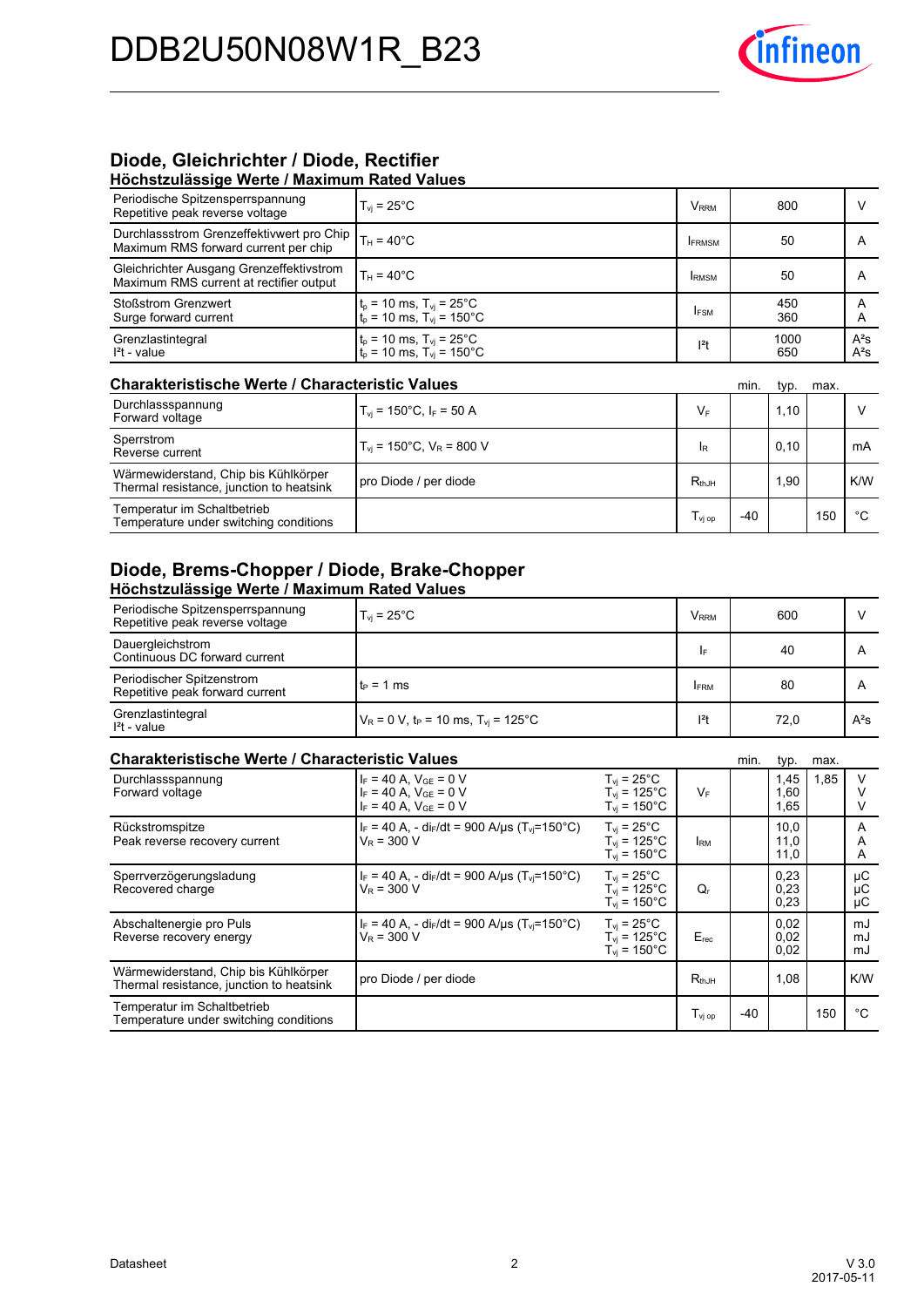

# **MOSFET / MOSFET**

#### **Höchstzulässige-Werte-/-Maximum-Rated-Values**

| Drain-Source-Sperrspannung<br>Drain-source breakdown voltage                                   | $T_{\rm vj}$ = 25°C                                                                              |                                                    | <b>V</b> <sub>DSS</sub>   |      | 600          |      | V            |
|------------------------------------------------------------------------------------------------|--------------------------------------------------------------------------------------------------|----------------------------------------------------|---------------------------|------|--------------|------|--------------|
| Drain-Gleichstrom<br>DC drain current                                                          | $T_H = 45^{\circ}$ C                                                                             |                                                    | <b>I</b> D nom            |      | 50           |      | A            |
| Gepulster Drainstrom, tp limitiert durch<br>Timax<br>Pulsed drain current, tp limited by Tjmax |                                                                                                  |                                                    | <b>ID</b> puls            |      | 100          |      | A            |
| Gate-Source-Spitzenspannung<br>Gate-source peak voltage                                        |                                                                                                  |                                                    | V <sub>GSS</sub>          |      | $+/-20$      |      | V            |
| Charakteristische Werte / Characteristic Values                                                |                                                                                                  |                                                    |                           | min. | typ.         | max. |              |
| Einschaltwiderstand<br>Drain-source on resistance                                              | $I_D = 50$ A, $V_{GS} = 10$ V, $T_{vi} = 25$ °C                                                  |                                                    | R <sub>DS on</sub>        |      | 20,0         | 33,0 | $m\Omega$    |
| Gate-Schwellenspannung<br>Gate threshold voltage                                               | $I_D = 6,00$ mA, $V_{DS} = V_{GS}$ , $T_{vi} = 25^{\circ}$ C                                     |                                                    | $V$ <sub>GS(th)</sub>     | 2,50 | 3,00         | 3,50 | V            |
| Gateladung<br>Gate charge                                                                      | $V_{GS}$ = 10 V, $V_{DD}$ = 400 V                                                                |                                                    | $\mathsf{Q}_{\mathsf{G}}$ |      | 0,30         |      | μC           |
| Interner Gatewiderstand<br>Internal gate resistor                                              | $T_{vi}$ = 25 $^{\circ}$ C                                                                       |                                                    | R <sub>Gint</sub>         |      | 2,7          |      | Ω            |
| Eingangskapazität<br>Input capacitance                                                         | f = 1,00 MHz, $T_{vi}$ = 25°C, $V_{DS}$ = 25 V, $V_{GS}$ = 0 V                                   |                                                    | $C_{iss}$                 |      | 14,0         |      | nF           |
| Ausgangskapazität<br>Output capacitance                                                        | f = 1,00 MHz, $T_{vi}$ = 25°C, $V_{DS}$ = 25 V, $V_{GS}$ = 0 V                                   |                                                    | C <sub>oss</sub>          |      | 0.64         |      | nF           |
| Rückwirkungskapazität<br>Reverse transfer capacitance                                          | f = 1,00 MHz, $T_{vj}$ = 25°C, $V_{DS}$ = 25 V, $V_{GS}$ = 0 V                                   |                                                    | $C_{\text{rss}}$          |      | 0,60         |      | nF           |
| Drain-Source-Reststrom<br>Zero gate voltage drain current                                      | $V_{DS}$ = 600 V, V <sub>GS</sub> = 0 V, T <sub>vi</sub> = 25 <sup>°</sup> C                     |                                                    | $I_{DSS}$                 |      |              | 200  | μA           |
| Gate-Source-Reststrom<br>Gate-source leakage current                                           | $V_{DS}$ = 0 V, V <sub>GS</sub> = 20 V, T <sub>vi</sub> = 25 <sup>°</sup> C                      |                                                    | l <sub>GSS</sub>          |      |              | 0,20 | nA           |
| Einschaltverzögerungszeit, induktive Last<br>Turn on delay time, inductive load                | $I_D$ = 50 A, $V_{DS}$ = 400 V<br>$V_{GS}$ = 10 V<br>$R_G$ = 10,0 $\Omega$                       | $T_{vj} = 25^{\circ}C$<br>$T_{vj} = 125^{\circ}C$  | $t_{\text{d} \text{ on}}$ |      | 100<br>105   |      | ns           |
| Anstiegszeit, induktive Last<br>Rise time, inductive load                                      | $I_D = 50 A$ , $V_{DS} = 400 V$<br>$V_{GS}$ = 10 V<br>$R_G$ = 10,0 $\Omega$                      | $T_{\rm vj}$ = 25°C<br>$T_{\text{vj}}$ = 125°C     | $t_{r}$                   |      | 45,0<br>45,0 |      | ns           |
| Abschaltverzögerungszeit, induktive Last<br>Turn off delay time, inductive load                | $I_D = 50$ A, $V_{DS} = 400$ V<br>$V_{GS}$ = 10 V<br>$R_G$ = 10,0 $\Omega$                       | $T_{\rm vj}$ = 25°C<br>$T_{vi}$ = 125°C            | t <sub>d off</sub>        |      | 325<br>325   |      | ns           |
| Fallzeit, induktive Last<br>Fall time, inductive load                                          | $I_D$ = 50 A, $V_{DS}$ = 400 V<br>$V_{GS}$ = 10 V<br>$R_G$ = 10,0 $\Omega$                       | $T_{\rm vi}$ = 25°C<br>$T_{\text{vj}}$ = 125°C     | t                         |      | 30,0<br>30,0 |      | ns           |
| Einschaltverlustenergie pro Puls<br>Turn-on energy loss per pulse                              | $I_D = 50$ A, $V_{DS} = 400$ V, $L_{\sigma} = 40$ nH<br>$V_{GS}$ = 10 V<br>$R_G$ = 10,0 $\Omega$ | $T_{\rm vj}$ = 25°C<br>$T_{\text{vj}}$ = 125°C     | $E_{on}$                  |      | 0,45<br>0.45 |      | mJ           |
| Abschaltverlustenergie pro Puls<br>Turn-off energy loss per pulse                              | $I_D = 50$ A, $V_{DS} = 400$ V, $L\sigma = 40$ nH<br>$V_{GS}$ = 10 V<br>$R_G$ = 10,0 $\Omega$    | $T_{\rm vj}$ = 25 $^{\circ}$ C<br>$T_{vi}$ = 125°C | $E_{\text{off}}$          |      | 0,30<br>0,30 |      | mJ           |
| Wärmewiderstand, Chip bis Kühlkörper<br>Thermal resistance, junction to heatsink               | pro MOS-FET / per MOS-FET                                                                        |                                                    | $R_{thJH}$                |      | 0.450        |      | K/W          |
| Temperatur im Schaltbetrieb<br>Temperature under switching conditions                          |                                                                                                  |                                                    | $T_{\rm vj\,op}$          | -40  |              | 125  | $^{\circ}$ C |
| Revers-Diode / reverse-diode                                                                   |                                                                                                  |                                                    |                           | min. | typ.         | max. |              |
| Durchlassspannung<br>Forward voltage                                                           | $I_S = 70 A, V_{GS} = 0 V$<br>$I_s = 70 A, V_{GS} = 0 V$                                         | $T_{vi}$ = 25°C<br>$T_{vi}$ = 125°C                | $V_{SD}$                  |      | 0,90<br>1,10 | 1,20 | V            |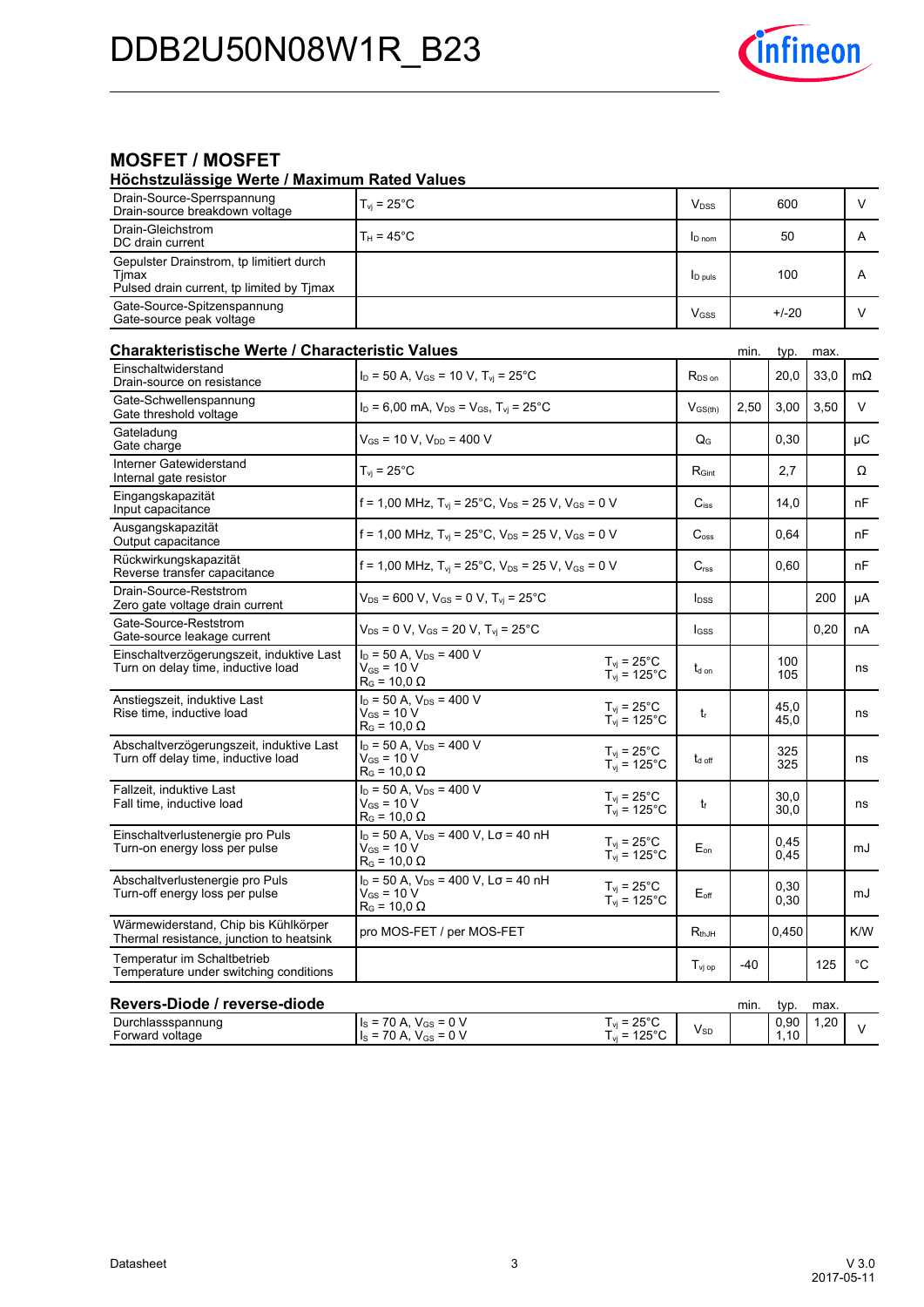

### **Modul-/-Module**

| Isolations-Prüfspannung<br>Isolation test voltage                                         | RMS, $f = 50$ Hz, $t = 1$ min.                                                          | Visol                     |       | 2,5                            |      | kV        |
|-------------------------------------------------------------------------------------------|-----------------------------------------------------------------------------------------|---------------------------|-------|--------------------------------|------|-----------|
| Innere Isolation<br>Internal isolation                                                    | Basisisolierung (Schutzklasse 1, EN61140)<br>basic insulation (class 1, IEC 61140)      |                           |       | Al <sub>2</sub> O <sub>3</sub> |      |           |
| Kriechstrecke<br>Creepage distance                                                        | Kontakt - Kühlkörper / terminal to heatsink<br>Kontakt - Kontakt / terminal to terminal |                           |       | 11,5<br>6,3                    |      | mm        |
| Luftstrecke<br>Clearance                                                                  | Kontakt - Kühlkörper / terminal to heatsink<br>Kontakt - Kontakt / terminal to terminal |                           |       | 10,0<br>5,0                    |      | mm        |
| Vergleichszahl der Kriechwegbildung<br>Comperative tracking index                         |                                                                                         | CTI                       |       | > 200                          |      |           |
|                                                                                           |                                                                                         |                           | min.  | typ.                           | max. |           |
| Modulstreuinduktivität<br>Stray inductance module                                         |                                                                                         | L <sub>sCF</sub>          |       | 20                             |      | nH        |
| Modulleitungswiderstand, Anschlüsse -<br>Chip<br>Module lead resistance, terminals - chip | $T_H$ = 25°C, pro Schalter / per switch                                                 | $R_{CC'+EE'}$<br>$RAA+CC$ |       | 6.00<br>4,00                   |      | $m\Omega$ |
| Lagertemperatur<br>Storage temperature                                                    |                                                                                         | $T_{\text{stq}}$          | $-40$ |                                | 125  | °C        |
| Anpresskraft für mech. Bef. pro Feder<br>mountig force per clamp                          |                                                                                         | F                         | 20    | $\overline{\phantom{0}}$       | 50   | N         |
| Gewicht<br>Weight                                                                         |                                                                                         | G                         |       | 24                             |      | g         |

Der Strom im Dauerbetrieb ist auf 25 A effektiv pro Anschlusspin begrenzt

The current under continuous operation is limited to 25 A rms per connector pin

Designed for storage conditions according to Infineon TR14 (Application Note "Storage of Products Supplied by Infineon Technologies) Designed for climate conditions without condensation or precipitation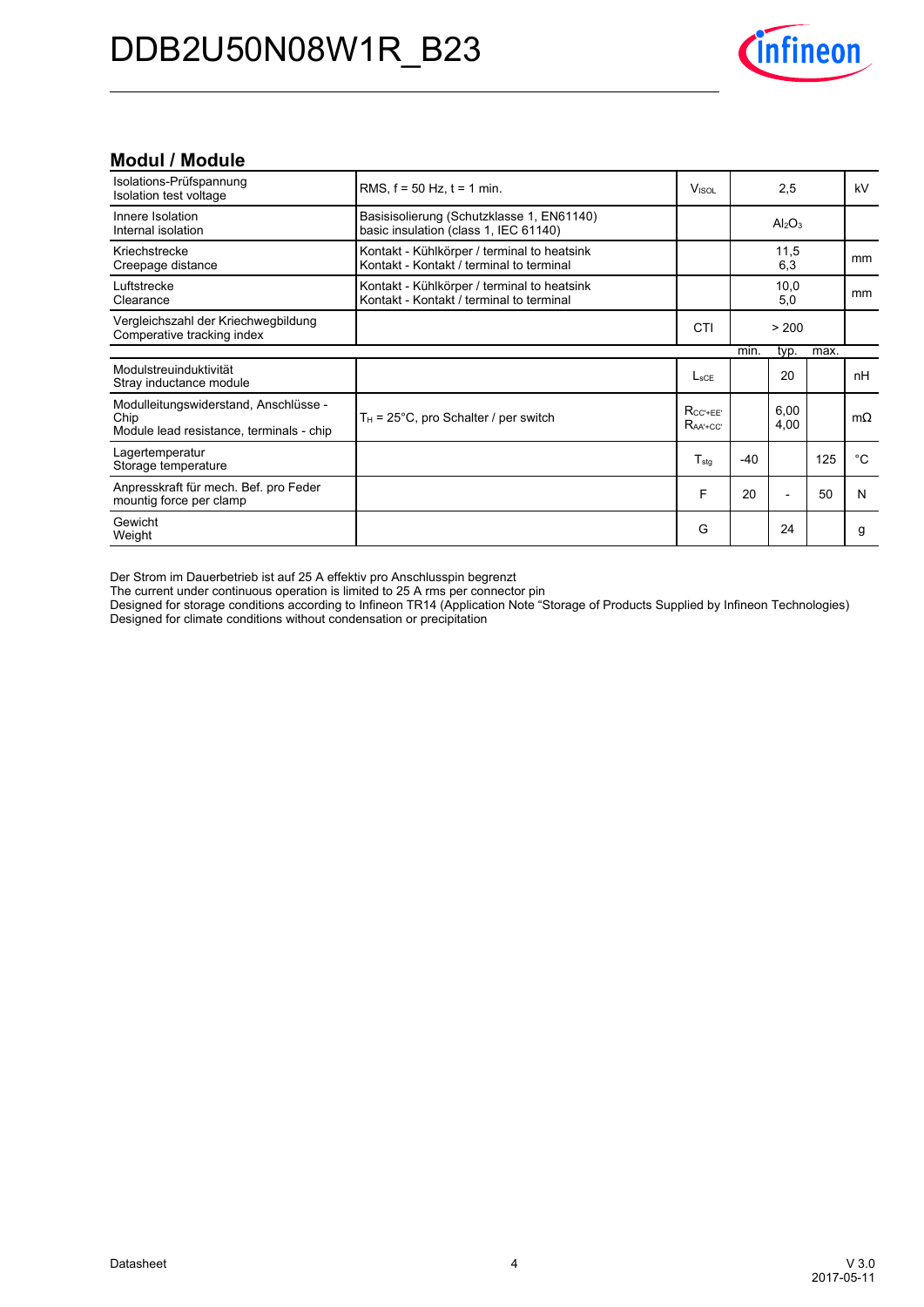

**Durchlasskennlinie-der-Diode,-Gleichrichter-(typisch) forward-characteristic-of-Diode,-Rectifier-(typical)**  $I_F = f(V_F)$ 



**Schaltverluste-Diode,-Brems-Chopper-(typisch) switching-losses-Diode,-Brake-Chopper-(typical)**  $E_{rec}$  = f ( $I_F$ )  $R_{Gon}$  = 10 Ω,  $V_{CE}$  = 300 V



**Durchlasskennlinie der Diode, Brems-Chopper (typisch) forward-characteristic-of-Diode,-Brake-Chopper-(typical)**  $I_F = f(V_F)$ 



**Schaltverluste-Diode,-Brems-Chopper-(typisch) switching-losses-Diode,-Brake-Chopper-(typical)**  $E_{rec}$  = f (R<sub>G</sub>)  $I_F = 40$  A,  $V_{CE} = 300$  V

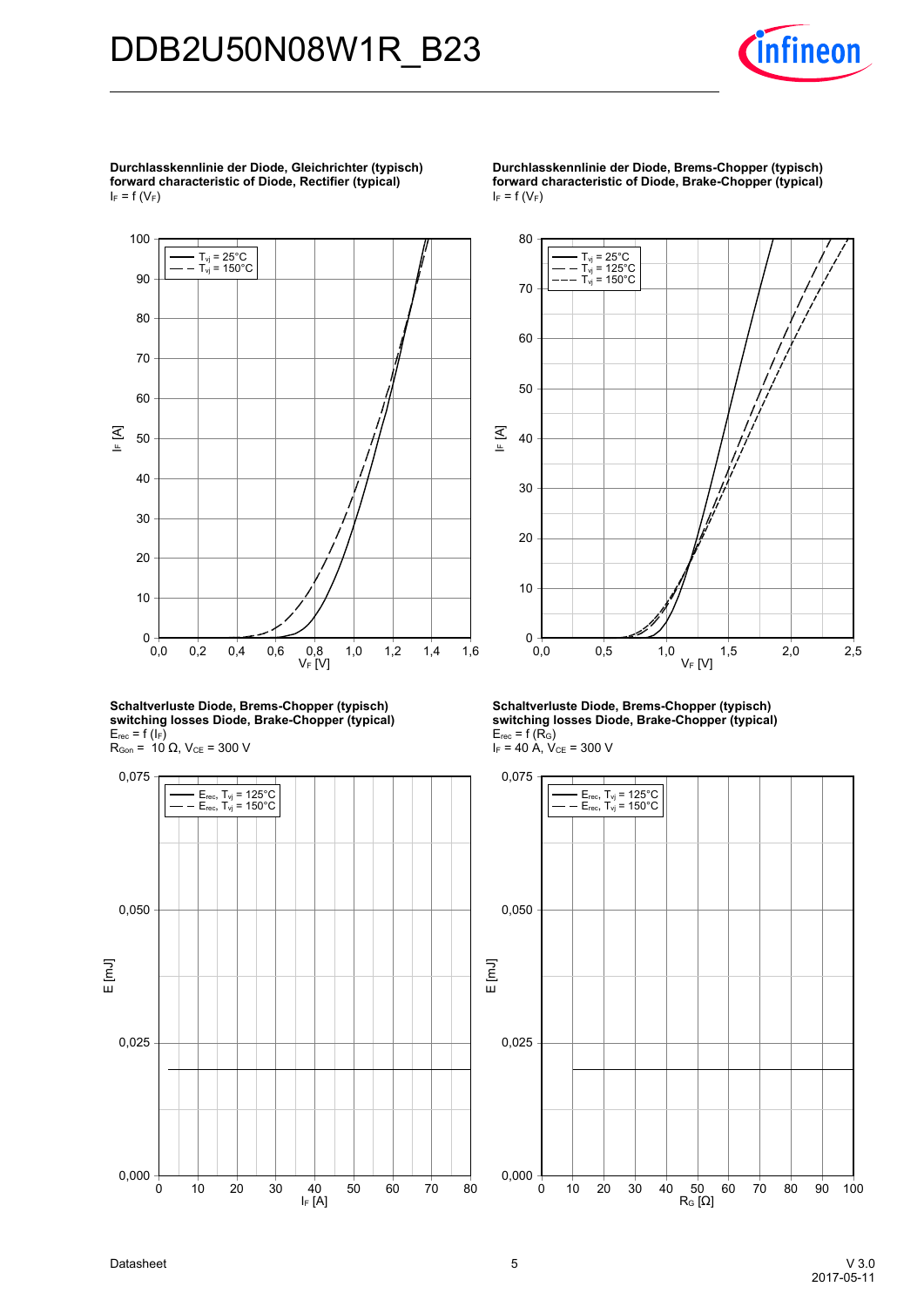

**Transienter-Wärmewiderstand-Diode,-Brems-Choppertransient thermal impedance Diode, Brake-Chopper**  $Z_{thJH}$  = f (t)



**Transienter-Wärmewiderstand-MOSFETtransient thermal impedance MOSFET**  $Z_{thJH}$  = f (t)



**Sicherer-Arbeitsbereich-MOSFET-(SOA) safe-operating-area-MOSFET-(SOA)**  $I_D = f(V_{DS})$ 

 $V_{GS}$  = ±10 V, T<sub>H</sub> = 25°C



**Ausgangskennlinie-MOSFET-(typisch) output-characteristic-MOSFET-(typical)**  $I_D = f(V_{DS})$  $T_{\rm vj}$  = 125°C



Datasheet 6 V-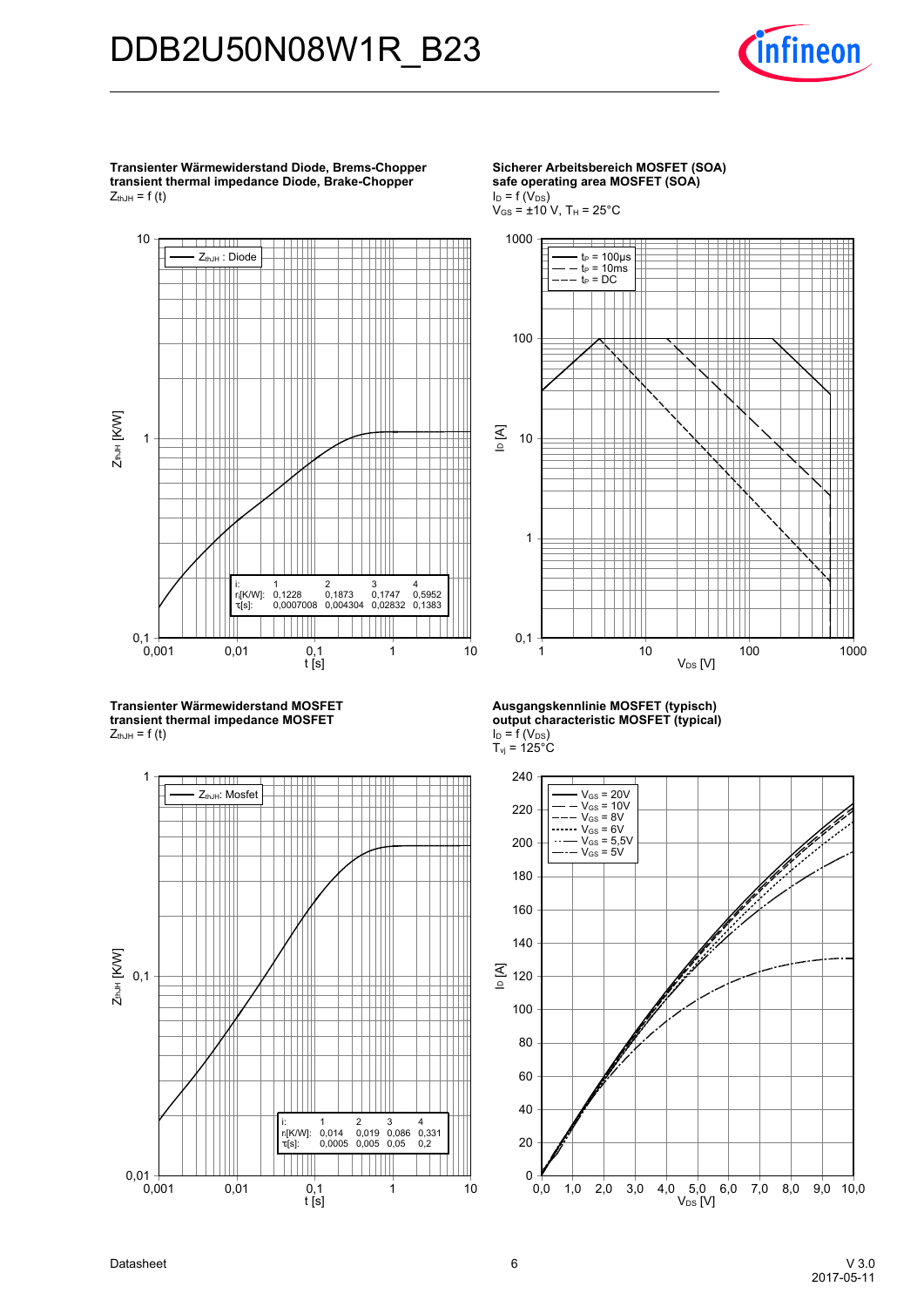

#### **Schaltverluste-MOSFET-(typisch) switching-losses-MOSFET-(typical)**  $E_{on}$  = f ( $I_D$ ),  $E_{off}$  = f ( $I_D$ )  $\rm V_{GS}$  = ±10 V, R $\rm_{Gon}$  = 10  $\Omega$ , R $\rm_{Goff}$  = 10  $\Omega$ , V $\rm_{DS}$  = 400 V

 $I_D$  [A] E [mJ] 0 10 20 30 40 50 60 70 80 90 100 0,0 0,2 0,4 0,6 0,8 1,0 1,2 1,4 1,6 1,8 2,0 E<sub>on</sub>, T<sub>vj</sub> = 125°C<br>E<sub>off,</sub> T<sub>vj</sub> = 125°C

**Schaltverluste-MOSFET-(typisch) switching-losses-MOSFET-(typical)**  $E_{on}$  = f (R<sub>G</sub>),  $E_{off}$  = f (R<sub>G</sub>)

 $V_{GS}$  =  $\pm$ 10 V, I<sub>D</sub> = 50 A, V<sub>DS</sub> = 400 V

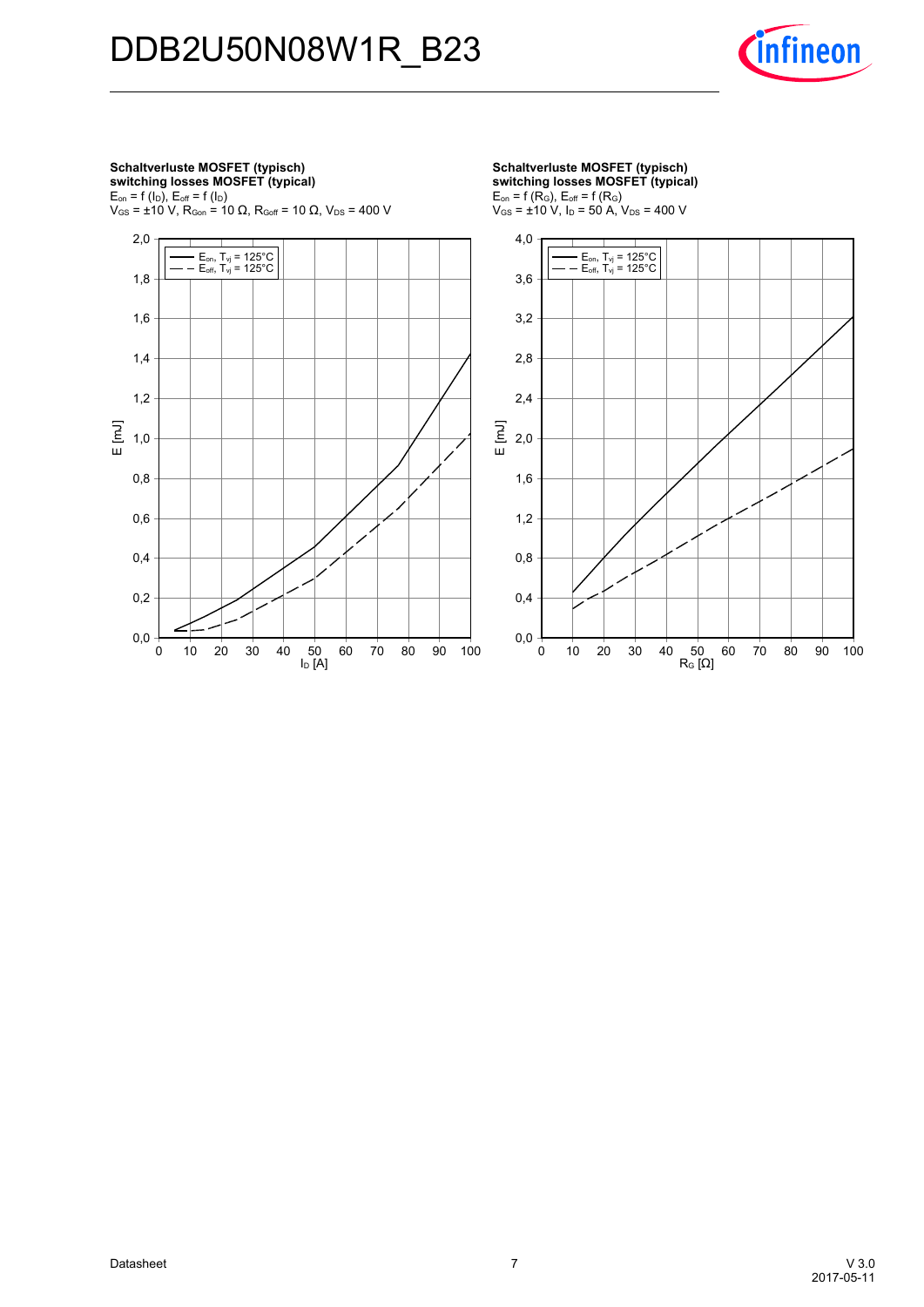

## **Schaltplan / Circuit diagram**



### Gehäuseabmessungen / Package outlines







- Pin-Grid 3.2mm - Tolerance of PCB hole pattern

 $\Theta$  \$0.1 - Hole specification for contacts see AN 2009-01:

Diameters of drill Ø 1.15mm

and copper thickness in hole 25-50pm